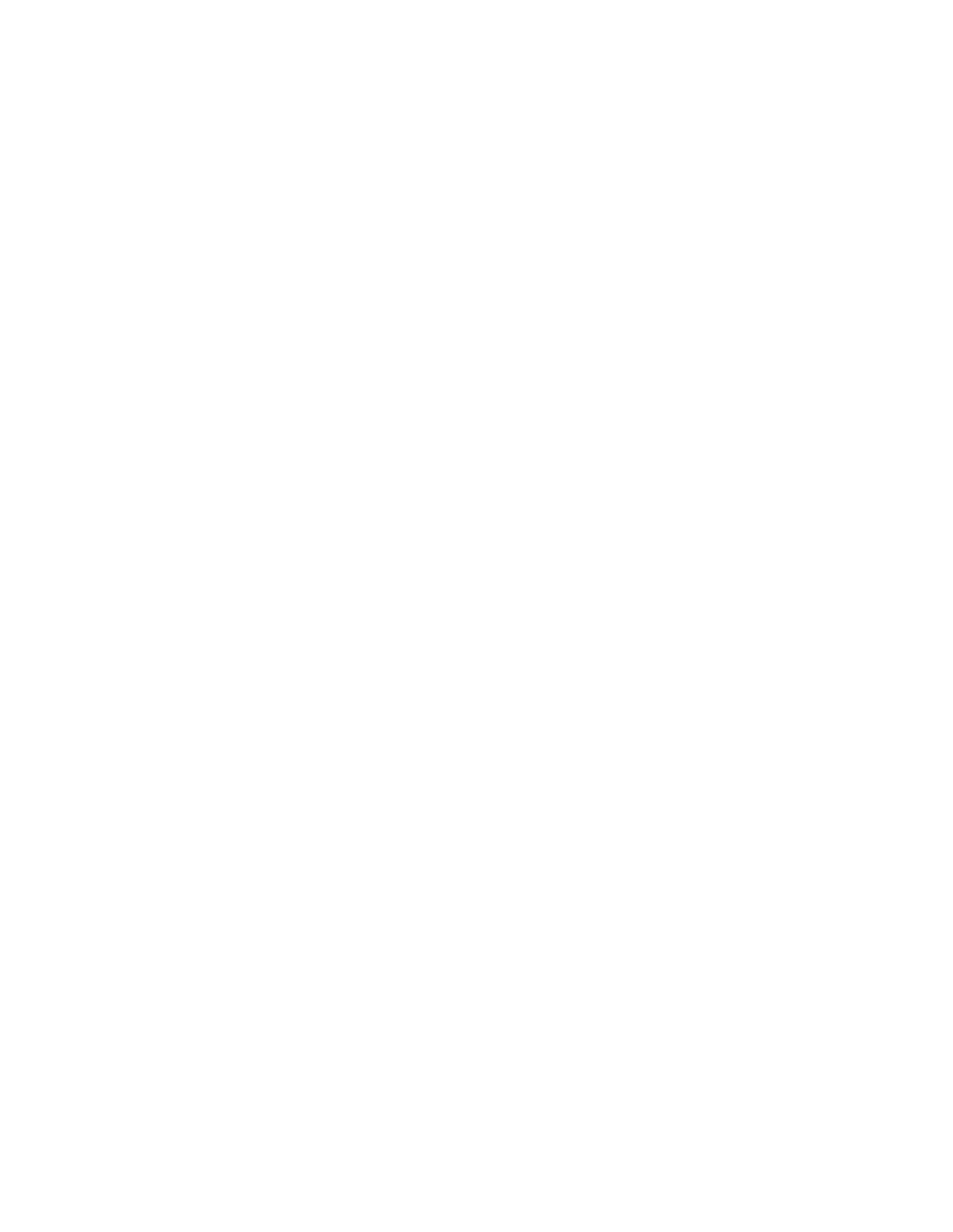## **Contents**

| THE PUBLIC SUPPORTS AND IS WILLING TO PAY FOR INCREASED RECYCLING  1 |
|----------------------------------------------------------------------|
|                                                                      |
|                                                                      |
|                                                                      |
|                                                                      |
| <b>RECYCLING IMPACTS ON GREENHOUSE GAS EMISSIONS IN MICHIGAN 7</b>   |
| ESTIMATING GHG EMISSION REDUCTIONS DUE TO RECYCLING IN MICHIGAN  7   |
| ESTIMATING GHG EMISSION REDUCTIONS FOR MICHIGAN WITH INCREASED       |
|                                                                      |
|                                                                      |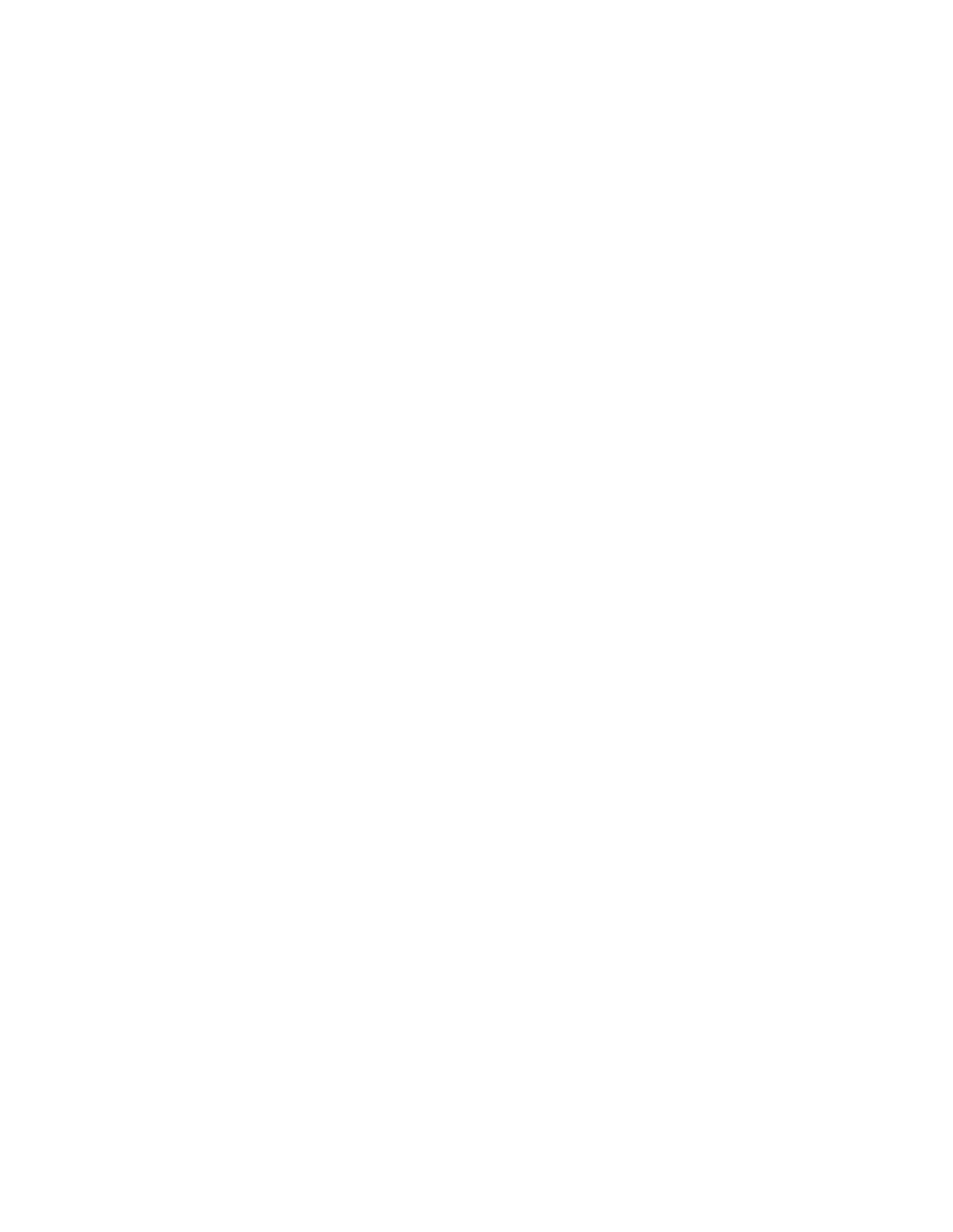In April 2006, Public Sector Consultants (PSC) released a report prepared for the Michigan Recycling Partnership (MRP) titled "Expanding Recycling in Michigan." The report provided a summary of Michigan's municipal solid waste (MSW) recycling performance while identifying and summarizing model state recycling programs and quantifying the benefits of increased recycling. The key points of the 2006 report were as follows:

## *Michigan's economy benefits greatly from recycling*

- $\blacksquare$  Michigan has an estimated 2,242 establishments in the recycling and reuse industry with receipts of \$11.6 billion, a payroll of about \$2.06 billion, and employment of 61,700. The industry generates about \$490 million in state and local taxes.
- Including indirect and induced economic activity, the recycling industry in the state is responsible for 164,122 jobs with a payroll of about \$4.8 billion and receipts of \$19.8 billion.

## *Increasing recycling in Michigan enhances that benefit*

- Increasing recycling in Michigan from 20 percent (2002 estimate) to the Great Lakes states average of 30 percent would create between 6,810 and 12,986 jobs. This addition of jobs would generate \$155 to \$300 million in income, \$1.8 to \$3.9 billion in receipts, and about \$12 to \$22 million in state taxes.
- Given Michigan's job prospects, unemployment rate, and economic outlook, capturing the economic benefits provided by increased recycling should be made a priority for the state.

## *The public supports and is willing to pay for increased recycling*

■ Polling of Michigan residents indicates overwhelming support for a comprehensive recycling program within the state (90 percent were "very" or "somewhat" likely to support such a program).

## *Michigan is woefully behind other states in recycling efforts*

- Michigan's statewide and per capita recycling rate of 20 percent and 0.38 tons/year/person, respectively, are lower than the other Great Lakes states (30 percent/0.44) and the U.S. (27 percent/0.46) averages.
- Michigan does not collect or mandate the reporting of MSW recycling data, unlike many other states. This lack of information gathering means the state is unable to measure its recycling performance (i.e., its handling, collection, transport, and marketing of recyclable materials).
- Michigan's recycling program is funded at a fraction of the level of other Great Lakes states' programs and ranks 41st out of 48 states that reported their allocations for recycling.
- Only 37 percent of Michigan residents have access to curbside recycling, the lowest percentage of all the states in the region.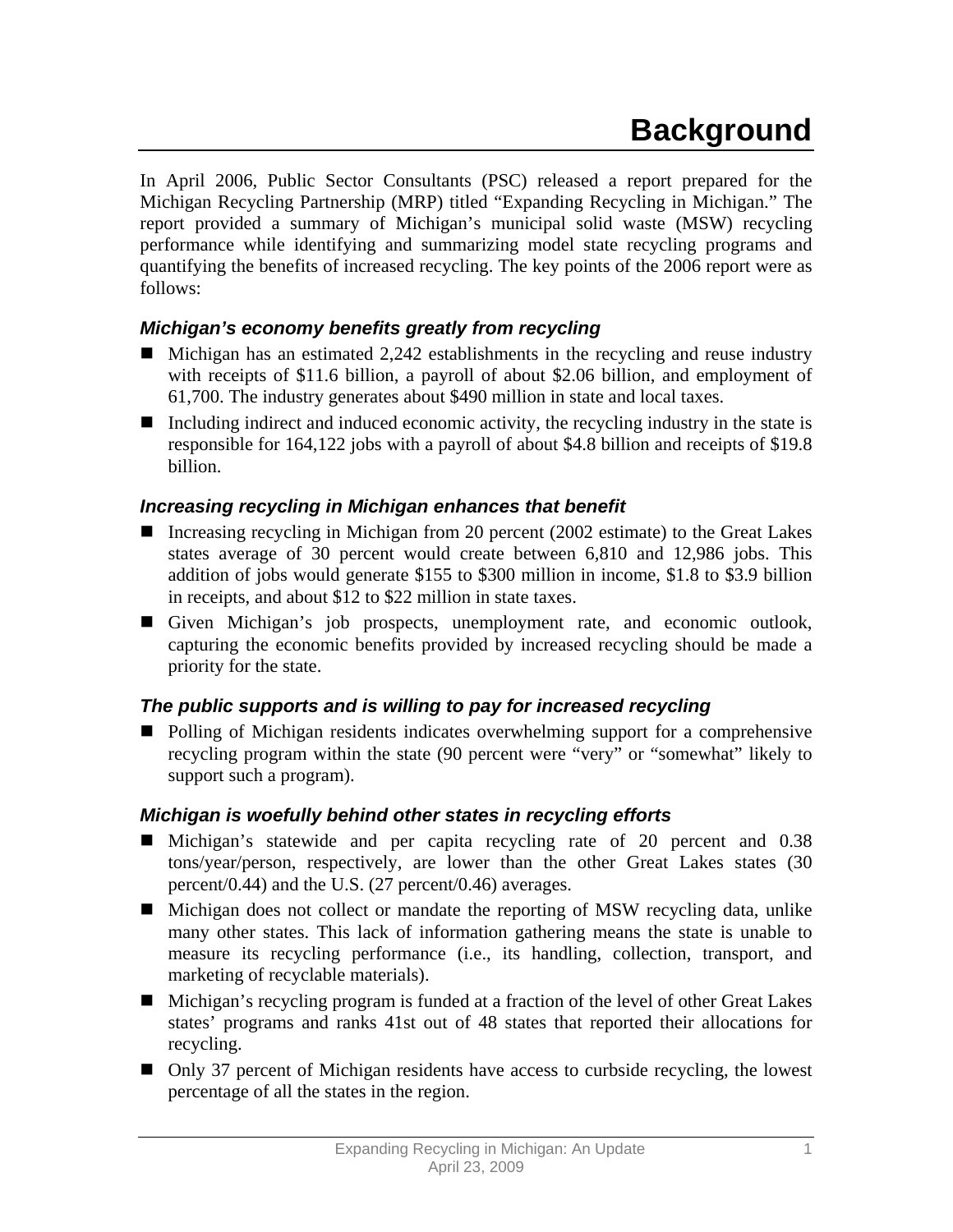Michigan has not invested in developing or sustaining markets for recycled materials, and some businesses have to import recycled materials from other states because of the inconsistency in local supplies.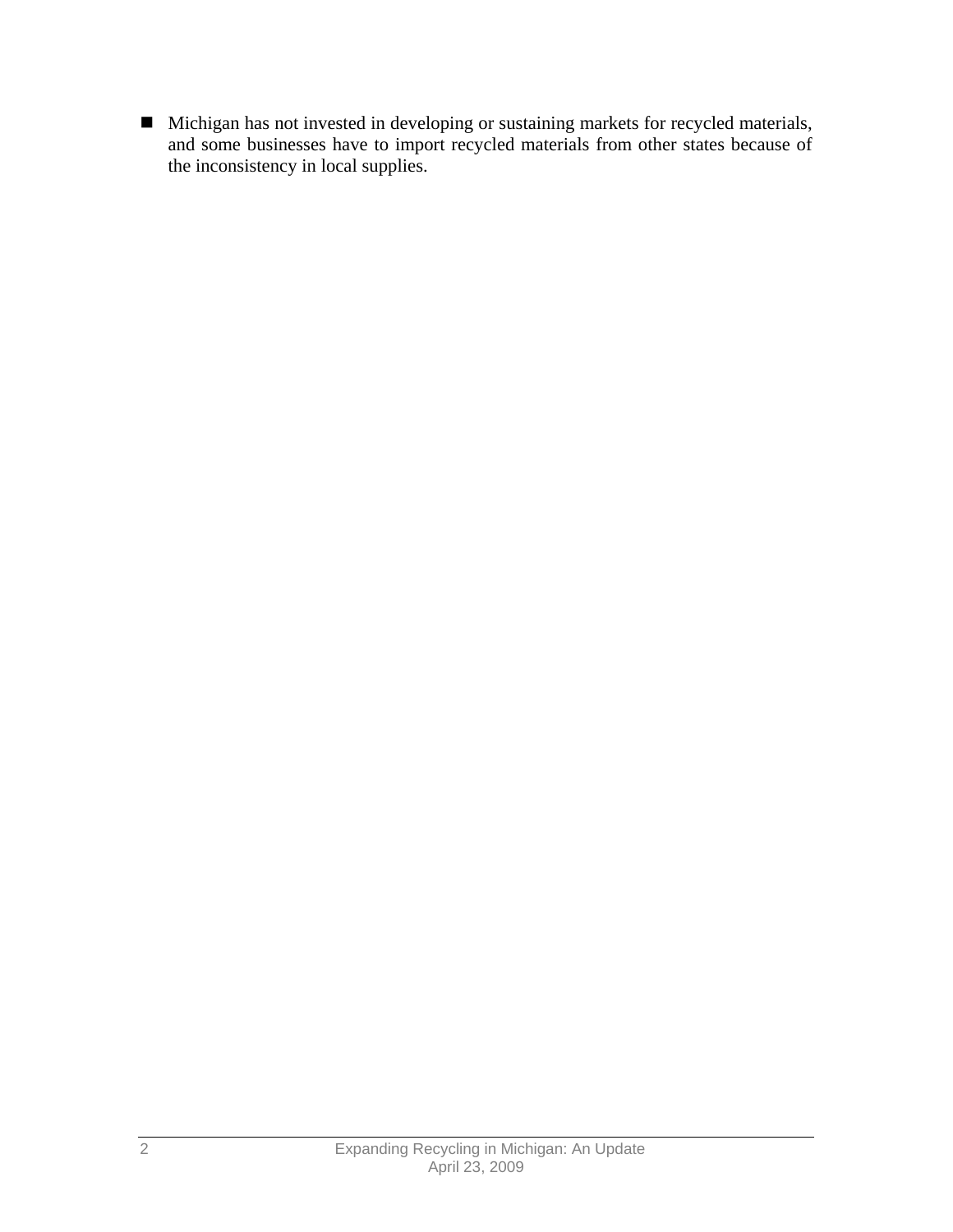## **Michigan's Recycling Performance**

Michigan's recycling rate continues to be the lowest among the eight Great Lakes states (Illinois, Indiana, Michigan, Minnesota, New York, Ohio, Pennsylvania, and Wisconsin), and is much lower than the national average. According to *BioCycle*'s 2008 "State of Garbage in America" report, which is based on 2006 municipal solid waste (MSW) tonnage data, the Great Lakes region's performance is comparable to the rest of the nation. The U.S. generates 413 million tons of MSW per year, and of that, 28.6 percent is recycled, 6.9 percent is combusted in waste-to-energy plants (WTE), and 64.5 percent is landfilled. The eight Great Lakes states combine for a ratio of 31 percent/7 percent/61 percent (recycled/WTE/landfilled). Minnesota posts the highest rates of both recycling and converted waste to energy (43 and 20 percent, respectively), and conversely has the lowest rate of landfilling (37 percent). Michigan has the lowest rate of recycling (20 percent) and the second highest rate of landfilling (72 percent) among the Great Lakes states (Exhibit 1).

**EXHIBIT 1**  Percentage of Municipal Solid Waste Recycled, Combusted (Waste to Energy), and Landfilled, 2006\* Estimates



SOURCE: Recycling data from *BioCycle* magazine's "State of Garbage in America" December 2008 report. Great Lakes region calculations by Public Sector Consultants Inc.

\*Data for most of the states are from 2006, except Indiana and Michigan (2004 data) and Pennsylvania (2005 data). NOTES: These figures are percentages of the estimated MSW generated for each state. Estimated MSW generated is computed from reported tonnages of: [Landfill + Exported Landfill + WTE + Exported WTE + MSW Recycled] – [Construction and Demolition Debris Landfill + Industrial Landfill + Imported Landfill + Imported WTE]. Landfill includes the residential and commercial waste streams, organics, tires, and "other." The January 2004 issue of *BioCycle* reported a 15.1 percent recycling rate for Michigan. However, *BioCycle* later recognized this as a misprint and corrected it in the February 2004 issue to reflect the recycling rate of 20 percent, which was calculated by the Michigan Recycling Coalition (MRC).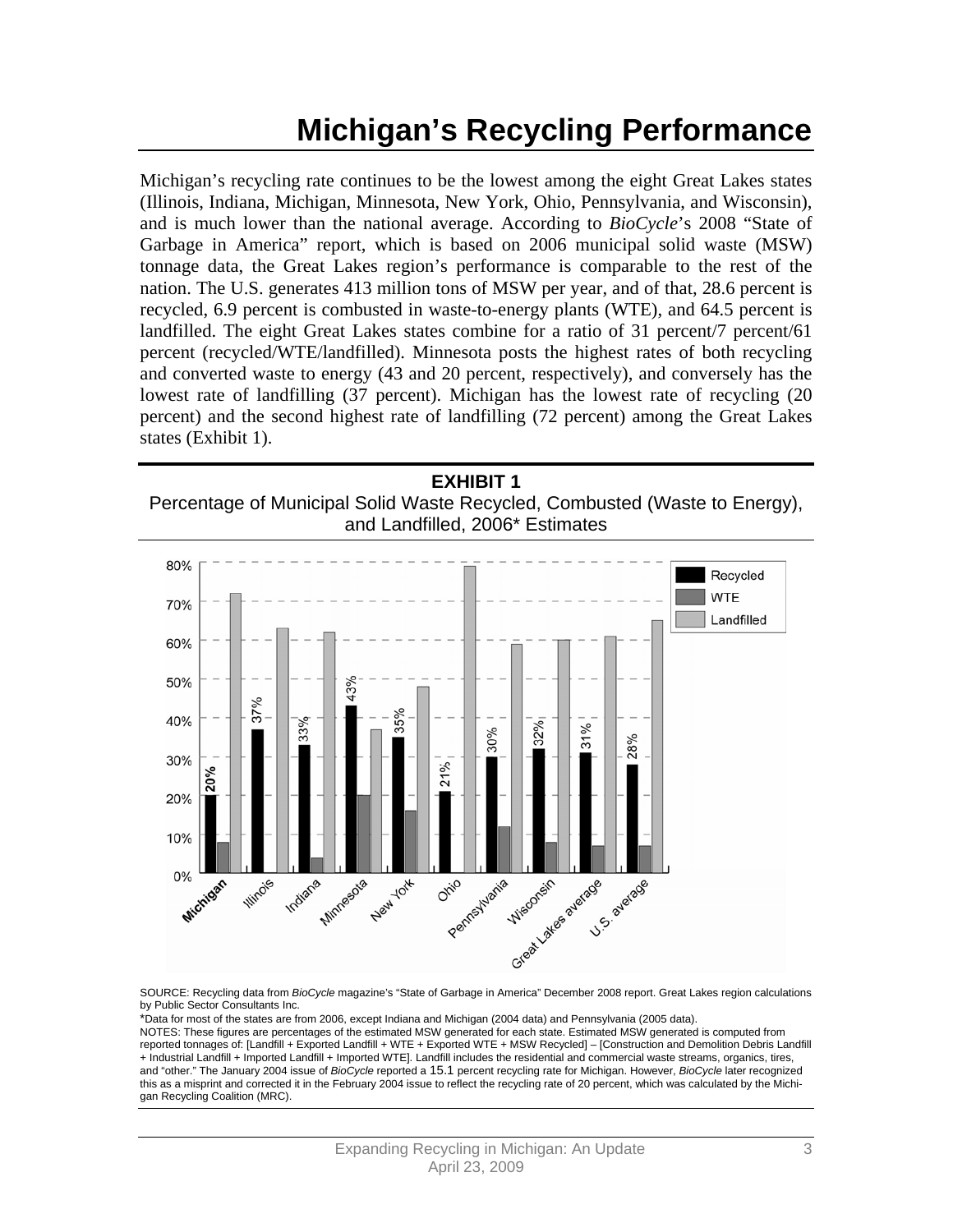## *Recycling Trend Analysis*

Year-to-year comparisons among the states are somewhat difficult to make because the data reported by each state are somewhat varied in terms of collection methodology and time period covered. Exhibit 2 displays the reported recycling rates of the eight Great Lakes states from *BioCycle* magazine's "State of Garbage in America" in 1998, 2001, 2004, 2006, and 2008. The data are based on various years from 1996 to 2006. Although many states reported peak recycling rates in previous years and those rates have since dropped, most states (other than Michigan, New York, and Wisconsin) experienced growth in their recycling rates from 1998 to 2004. Indiana has shown the greatest growth in reported recycling, from 23 percent in 1998 (second to last among the eight states) to 33 percent (fourth) in 2008, a 43 percent increase. Conversely, Michigan's reported recycling rate from 1998 to 2008 has dropped 20 percent (Exhibit 2).



SOURCE: *BioCycle* magazine's "State of Garbage in America" reports from April 1998, December 2001, January 2004, April 2006, and December 2008.

NOTE: The January 2004 issue of *BioCycle* reported a 15.1 percent recycling rate for Michigan. However, *BioCycle* later recognized this as a misprint and corrected it in the February 2004 issue to reflect the recycling rate of 20 percent, which was calculated by the MRC and is Michigan's most recent estimate.

Given the recycling rate, the Census population figures, and the total MSW generated, one can calculate the amount of MSW recycled on a per capita basis (see Exhibit 3). Michigan is the poorest performer in per capita recycling at 0.26 tons/year/person. Six of the eight Great Lakes states saw increases on a per capita basis in the last 10 years, including the best performing state, Indiana, whose residents increased their recycling rate by 150 percent (0.30 to 0.75 tons/yr/person). Michigan's per capita recycling rate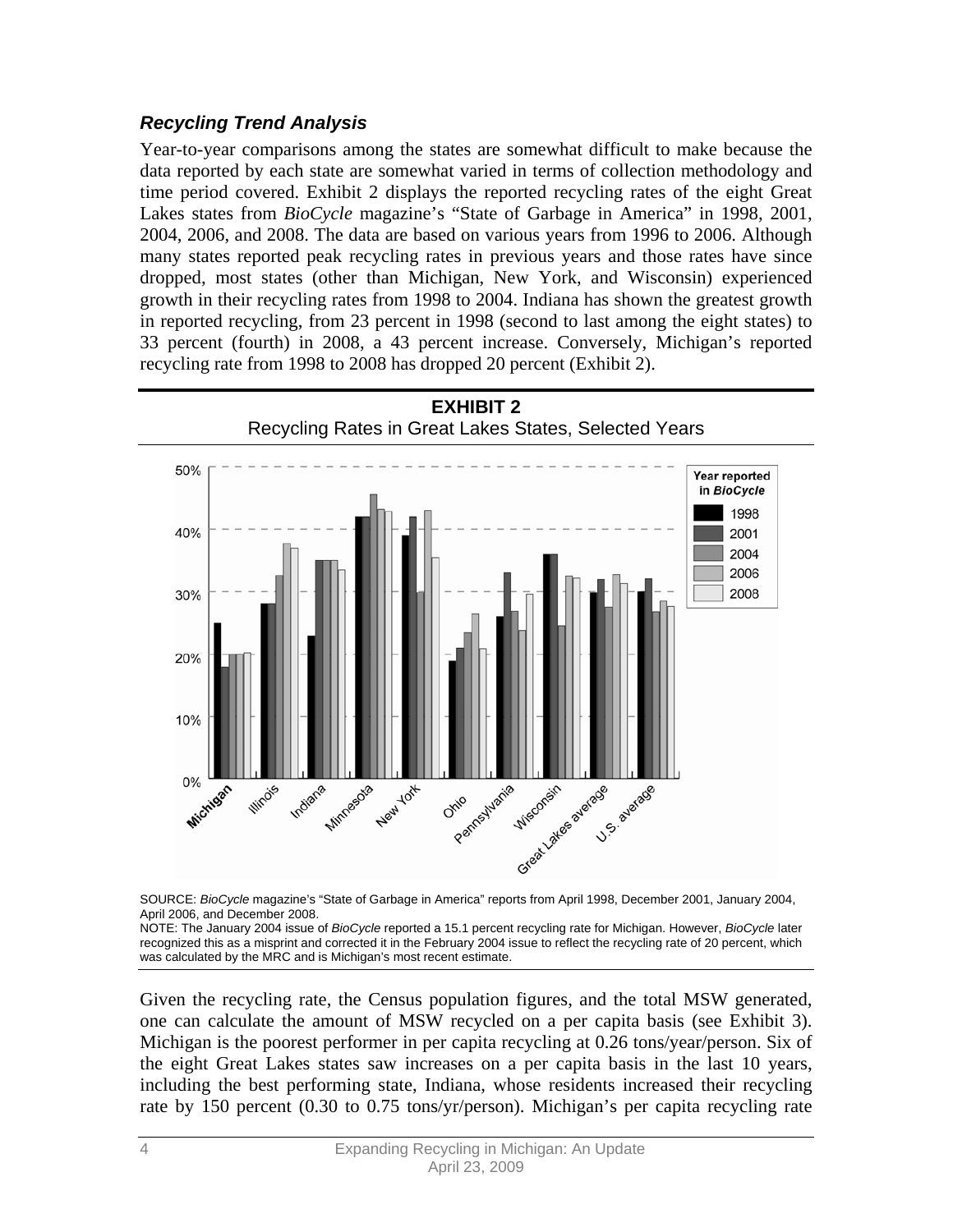decreased by 28 percent (0.36 to 0.26 tons/yr/person). Michigan's rate is below the regional and national average for per capita recycling across time.



SOURCE: Recycling data from *BioCycle* magazine's "State of Garbage in America" reports from April 1998, December 2001, January 2004, April 2006, and December 2008.

NOTES: 1998 state population data from 1990 Census. 2001, 2004, 2006, and 2008 state population data from 2000 census. Per capita recycling rate based on reported MSW generated multiplied by the recycling rate, then divided by actual Census population or population estimate for data year.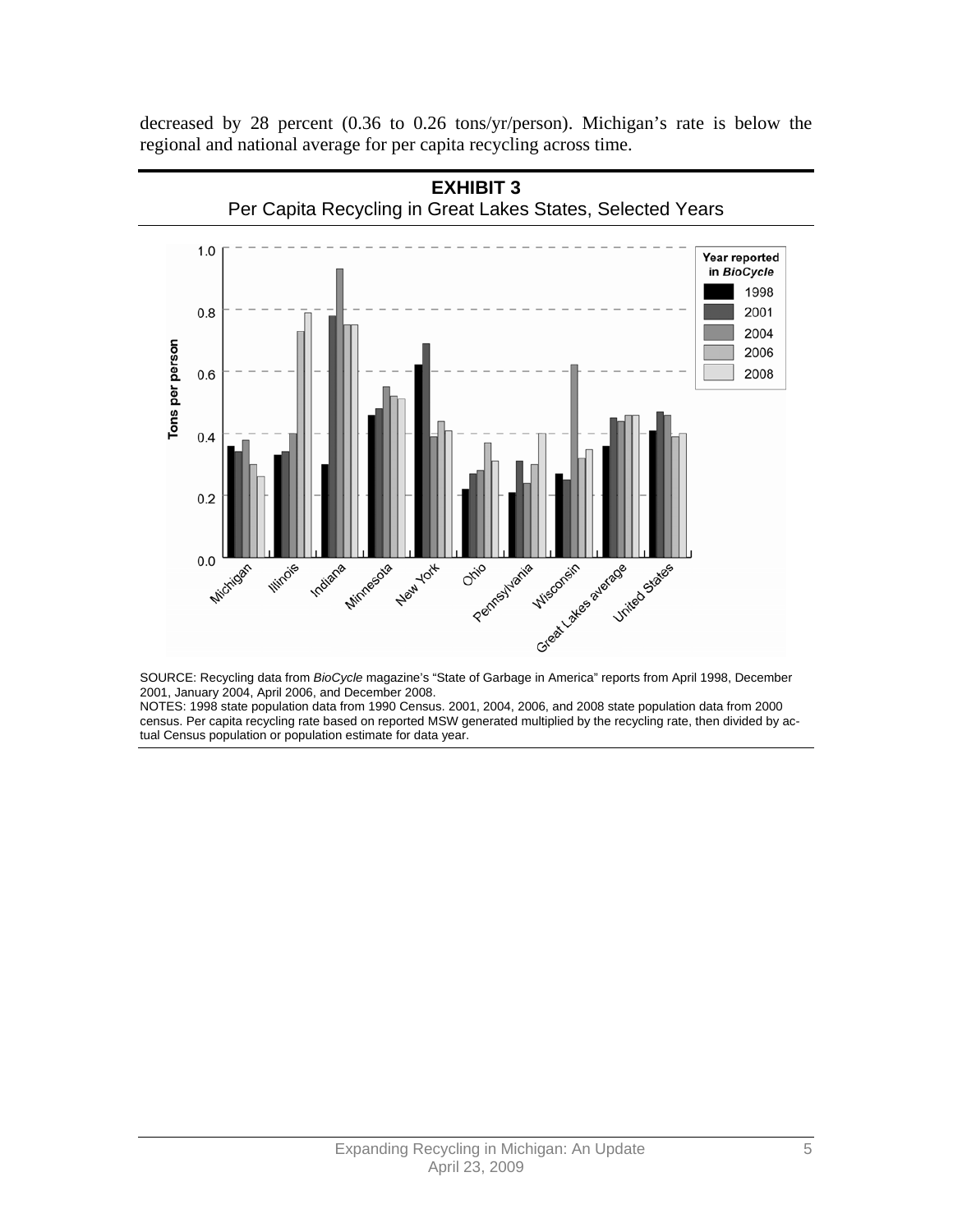## **Statewide Public Survey Data**

A statewide telephone survey of comprehensive statewide recycling and funding to support was conducted in 2009 by Marketing Resource Group.<sup>1</sup> The survey sampled 600 residents across Michigan and had a standard error of  $\pm$  4.1 percent. The five important results from the survey were:

- The majority of residents (88 percent) had some form of recycling in their community but only 59 percent of the respondents indicated that they participated in recycling (not counting bottles).
- Four main reasons given by respondents for not recycling more were the fees/cost associated with recycling (29 percent), lack of availability (21 percent), that recycling was too complicated (18 percent), and that they were too busy to recycle (16 percent).
- Almost three-quarters of respondents (72 percent) believe that Michigan is doing a fair to excellent job in the recycling arena and 81 percent somewhat or strongly support a comprehensive recycling program in the state. However, support dropped to 56 percent when respondents were asked about funding a comprehensive recycling program. When further questioned about their own willingness to fund a comprehensive recycling program, the level of support fell further to 42 percent.
- Almost half (49 percent) of the respondents strongly support the idea of a penny fee on retail transactions to fund a statewide comprehensive recycling effort; 31 percent strongly support a 13-cent deposit (consumers would get 10 cents back); and 29 percent strongly support a tipping fee surcharge. Among the three choices the transaction fee was the overwhelming favorite of the respondents, who preferred it by a ratio of more than 2:1 over the other two choices.
- 81 percent of the respondents agree to the statement that recycling is important and needs to be offered even if there is a cost to consumers. However, 61 percent believe that the current economic climate is not conducive to passing additional costs on to consumers.

The survey data highlight the many obstacles that need to be overcome in order to increase the statewide recycling rate. Availability of recycling in a community doesn't ensure that individuals will recycle; they also need to be educated on the importance of recycling. Sub-populations that express the opinion that recycling is too complicated or that they are too busy to recycle make a perfect audience to target a message on the simplicity and rewards of recycling. A statewide comprehensive recycling effort is unlikely to gain traction unless viable funding streams are identified. The public is supportive of comprehensive recycling in spirit but the challenging economic times may hinder this support in reality.

 $\overline{a}$ 

<sup>&</sup>lt;sup>1</sup> Summary of Statewide Polling: Comprehensive Statewide Recycling and Funding to Support. Received from the MRP on April 10, 2009. Survey conducted by Marketing Resource Group.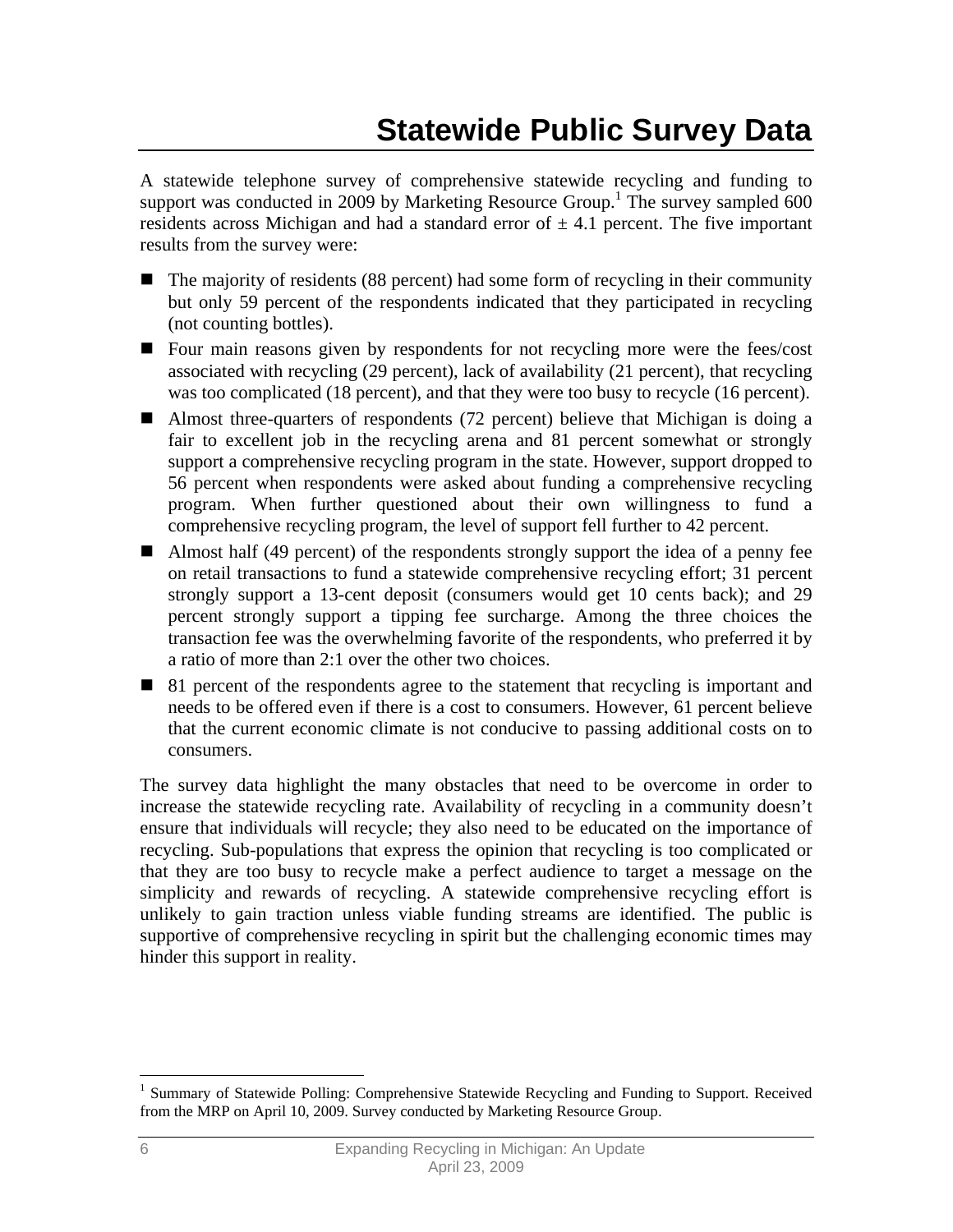## **Recycling Impacts on Greenhouse Gas Emissions in Michigan**

It should be no surprise that recycling provides social and economic benefits to society across varying scales (e.g., local, national, and global). These benefits include: $2$ 

- Increased U.S. competitiveness and an expansion in manufacturing sector jobs
- Decreased dependence on landfills and incineration
- Decreased pollution from the use of already made materials compared to virgin materials
- Increased energy savings
- Lowering of greenhouse gas emissions that contribute to global warming
- Conservation of natural resources such as wood, water, and minerals
- Environmental protection for future generations
- Increased health and aesthetic benefits

One of the major benefits of recycling is savings in greenhouse gas (GHG) emissions. The increased attention to global warming and GHG in recent years has made the recycling effort more important than ever because it can have a substantial impact on lowering GHG emissions. At a national level, the 85 million tons of municipal solid waste that Americans recycled in 2007 reduced carbon dioxide emissions by 193 million metric tons.<sup>3</sup> This equates to removing 35 million passenger cars from roads.

The objectives of this section of the report are to determine the impact of recycling on GHG emissions in Michigan. Specifically, the following will be evaluated:

- The GHG emission reductions due to recycling in Michigan (which has a 20 percent recycling rate)
- The additional GHG emission reductions possible if Michigan's recycling rate of 20 percent was increased to the Great Lakes average of 31 percent

## *Estimating GHG Emission Reductions Due to Recycling in Michigan*

GHG emission reductions from recycling are calculated by multiplying the quantity of materials recycled (by material type) by each type's GHG emission factor. The Environmental Protection Agency (EPA) has already calculated GHG emission factors by material type, and these are shown in Exhibit 4. Unfortunately, calculating GHG emission reductions for Michigan is a challenge because Michigan does not collect data on quantity of materials recycled, nor does it break down recycled materials by material type.

 $\overline{a}$ <sup>2</sup> "Puzzled About Recycling's Value? Look beyond the Bin." 1998. U.S. EPA document. Page 1.

<sup>&</sup>lt;sup>3</sup> "Municipal Solid Waste in the United States. 2007." U.S. EPA document. Page 16.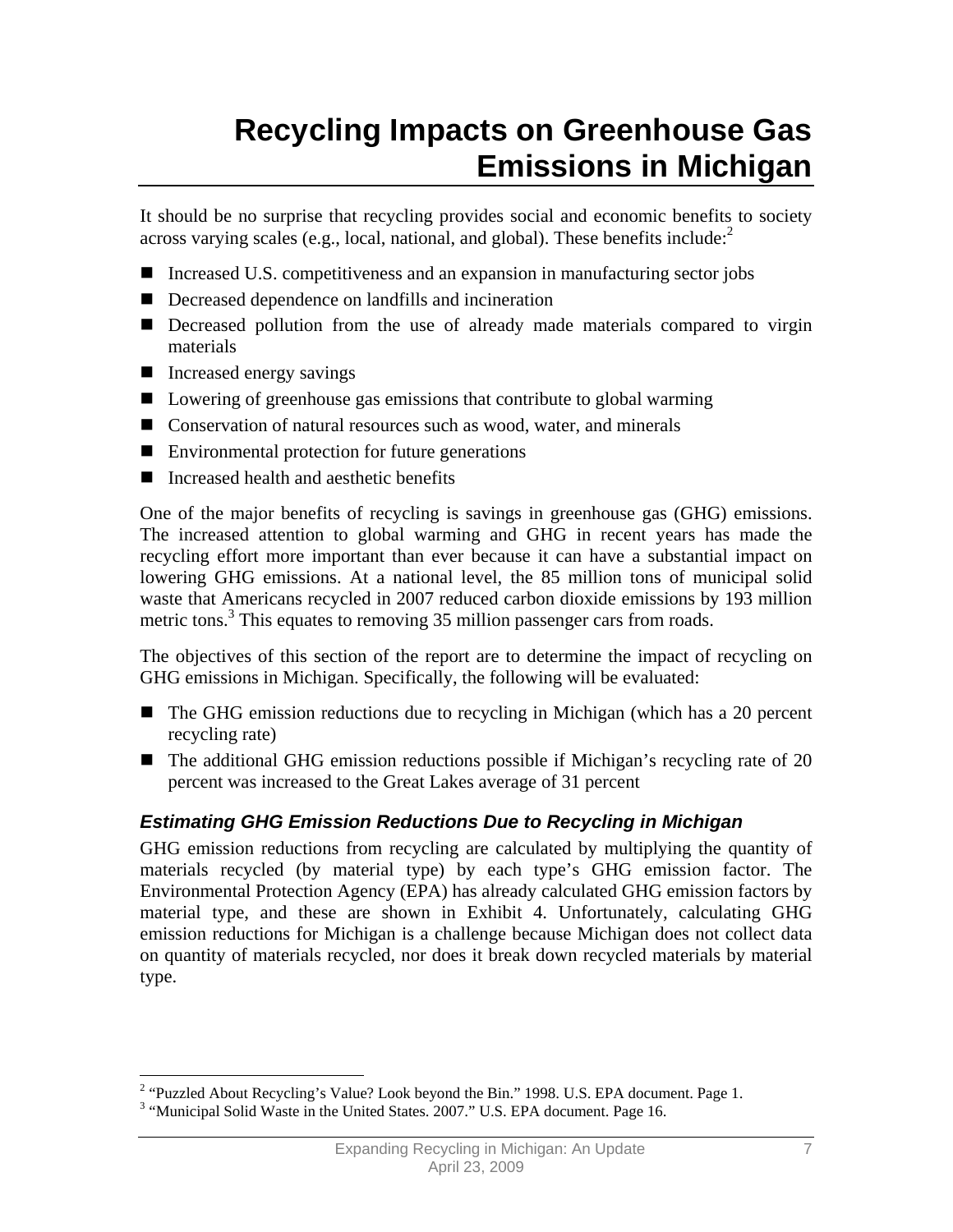## **EXHIBIT 4**

| <b>Material</b>                 | <b>Recycling</b> |
|---------------------------------|------------------|
|                                 |                  |
| Glass                           | $-0.08$          |
| Paper                           | $-0.96$          |
| Construction & Demolition (C&D) | 0.00             |
| Steel                           | $-0.49$          |
| Plastic                         | $-0.56$          |
| Aluminum                        | $-3.70$          |
| <b>Other Metals</b>             | $-1.43$          |
| Wood                            | $-0.67$          |
| <b>Tires</b>                    | $-0.50$          |
| Organics                        | 0.00             |
| Other                           | $-0.32$          |

## Net Reduction in GHG Emissions from Recycling (MTCE/Ton)<sup>\*</sup>

SOURCE: "Solid Waste Management and Greenhouse Gases: A Life-Cycle Assessment of Emissions and Sinks." 2006. 3rd edition of EPA report. Modified from Exhibit ES-4 data. Page ES-14.

\*MTCE/Ton: Metric tons of carbon equivalent per short ton of material. Material tonnages are on an as-managed (wet weight) basis.

NOTE: The net reduction in GHG emissions due to recycling plastic is an average of the reduction attributed to three types of plastic (high-density polyethylene [HDPE], low-density polyethylene [LDPE], and polyethylene [PET]). Net reductions in GHG emissions due to recycling C& D and Organics is zero (EPA data did not have an estimate for these categories). Net reduction in GHG emissions due to recycling all other materials is an average of GHG reductions for each category based on EPA data.

Some states do track tons of material recycled by type, though, so PSC identified among these states those that are in the Great Lakes region because of their regional and population similarities to Michigan. Through *BioCycle's* 2008 "State of Garbage in America" report, five of the eight Great Lakes states (Minnesota, New York, Ohio, Pennsylvania, and Wisconsin) collect and report this data. To use this information to estimate Michigan's recycling stream composition; PSC had to first convert the data, which is reported in tons of material recycled, to percentage composition within each category. This was done by dividing the tonnage of reported material within each category by the total tonnage of all recycled materials. Exhibit 5 shows the results of this calculation.

**EXHIBIT 5** 

| <b>Composition of Recycled Materials for Reporting Great Lakes States</b> |                  |         |                 |              |           |                               |
|---------------------------------------------------------------------------|------------------|---------|-----------------|--------------|-----------|-------------------------------|
|                                                                           |                  |         |                 |              |           |                               |
| <b>Material</b>                                                           | <b>Minnesota</b> | Ohio    | <b>New York</b> | Pennsylvania | Wisconsin | <b>Great Lakes</b><br>average |
| Glass                                                                     | 4.55%            | 1.14%   | 2.69%           | 1.09%        | 5.36%     | 2.96%                         |
| Paper                                                                     | 34.71            | 29.16   | 21.01           | 10.57        | 47.66     | 28.63                         |
| C&D                                                                       | No data          | No data | 50.99           | 7.68         | 2.38      | 20.35                         |
| Steel                                                                     | 0.92             | 11.61   | 11.15           | 0.36         | 1.34      | 5.08                          |
| Plastic                                                                   | 1.78             | 1.24    | 1.66            | 1.07         | 1.52      | 1.45                          |
| Aluminum                                                                  | 0.92             | 3.53    | 0.49            | 0.90         | 0.41      | 1.25                          |
| <b>Other Metals</b>                                                       | 15.14            | 0.14    | No data         | 20.14        | 0.89%     | 9.08                          |
| Wood                                                                      | 3.87             | 5.49    | 0.57            | 3.62         | No data   | 3.39                          |
| Tires                                                                     | 0.69             | 3.02    | 0.32            | 0.94         | 1.63      | 1.32                          |

## 8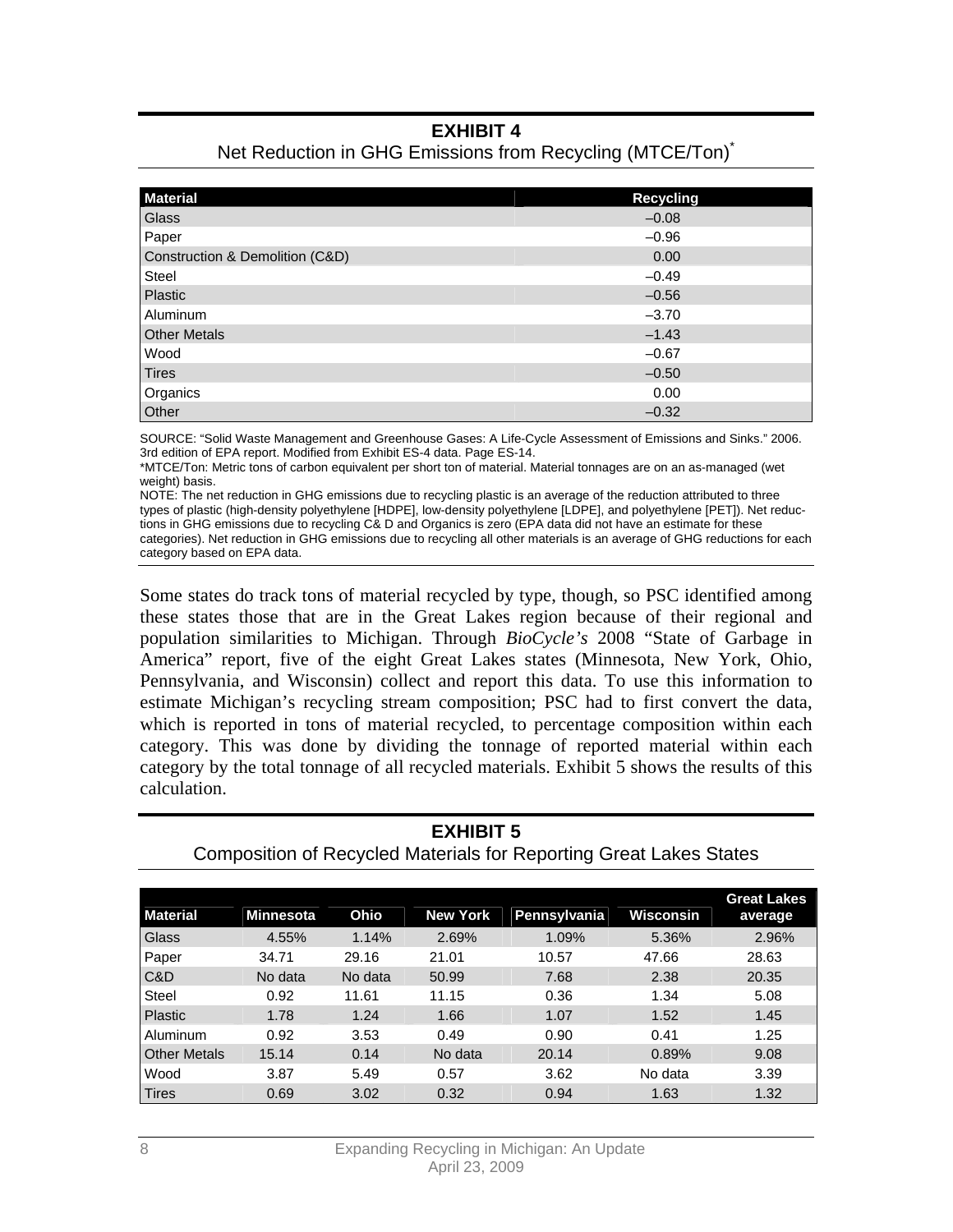| <b>Material</b> | Minnesota | Ohio   |       | New York Pennsylvania | Wisconsin | <b>Great Lakes</b><br>average |
|-----------------|-----------|--------|-------|-----------------------|-----------|-------------------------------|
| Organics        | 6.67%     | 37.15% | 6.91% | 10.58%                | 27.82%    | 17.82%                        |
| Other           | 30.75     | 7.52   | 4.22  | 43.04                 | 10.98     | 19.30                         |

SOURCE: Recycling data from *BioCycle* magazine's "State of Garbage in America" December 2008 report. Percentage conversions by PSC.

NOTE: When a Great Lakes state did not report on the recycled material tonnage within a particular category the percentage composition for the Great Lakes states average was based on data from the states that did report.

PSC used the material composition data above as a proxy to estimate Michigan's composition, which as stated above is necessary to calculate GHG emission reductions. This was done by multiplying the percentage composition within a category (Exhibit 5) by the total MSW recycled in Michigan, which is 2,594,940 tons/year.<sup>3</sup> For example, based on Ohio's composition of glass we get 1.14 percent  $*$  2,594,940 = 29,484 tons of recycled glass in Michigan. Exhibit 6 shows the results of using this method with percentage composition data from Ohio, Minnesota, and the Great Lakes average. Ohio and Minnesota were used because they are the states with the lowest and highest recycling rate, respectively. Using percentage composition data as a proxy for Michigan for these states, as well as the average for the five Great Lakes states for which data are available, provide a realistic range of possible composition tonnages for Michigan.

#### **EXHIBIT 6**

Michigan Estimates for Tons of Recycled Materials Based on Three Different Percentage Compostions

| <b>Material</b>     | <b>Ohio-based</b><br>estimate | <b>Minnesota-based</b><br>estimate | <b>Great Lakes average-</b><br>based estimate |
|---------------------|-------------------------------|------------------------------------|-----------------------------------------------|
| Glass               | 29,484                        | 118,118                            | 76,931                                        |
| Paper               | 756,812                       | 900,806                            | 742,829                                       |
| C&D                 | No data                       | No data                            | 528,081                                       |
| <b>Steel</b>        | 301,266                       | 23,936                             | 131,736                                       |
| Plastic             | 32,150                        | 46,219                             | 37,739                                        |
| Aluminum            | 91,502                        | 23,936                             | 32,452                                        |
| <b>Other Metals</b> | 3,553                         | 392,784                            | 235,540                                       |
| Wood                | 142,439                       | 100,308                            | 87.864                                        |
| Tires               | 78,482                        | 18,012                             | 34,292                                        |
| Organics            | 964,006                       | 172,957                            | 462,535                                       |
| <b>Other</b>        | 195,247                       | 797.864                            | 500,855                                       |

SOURCE: Computed data based on state compositions from *BioCycle* magazine's "State of Garbage in America" December 2008 report. Calculations by PSC.

NOTE: Data can be arrived at by multiplying percent compositions (Exhibit 5) by the total amount of MSW recycled in Michigan in 2006 (2,594,940 tons).

Having calculated the tonnage of recycled materials within different categories, the next step is to calculate the net savings in GHG emissions. This can be accomplished by

<sup>1</sup> <sup>3</sup> Total MSW recycled in Michigan is calculated by multiplying the states recycling rate of 20 percent by the total MSW generated (12,768,089 tons), which equals 2,594,940 tons/year. Data is from *BioCycle's* 2008 "State of Garbage in America" report.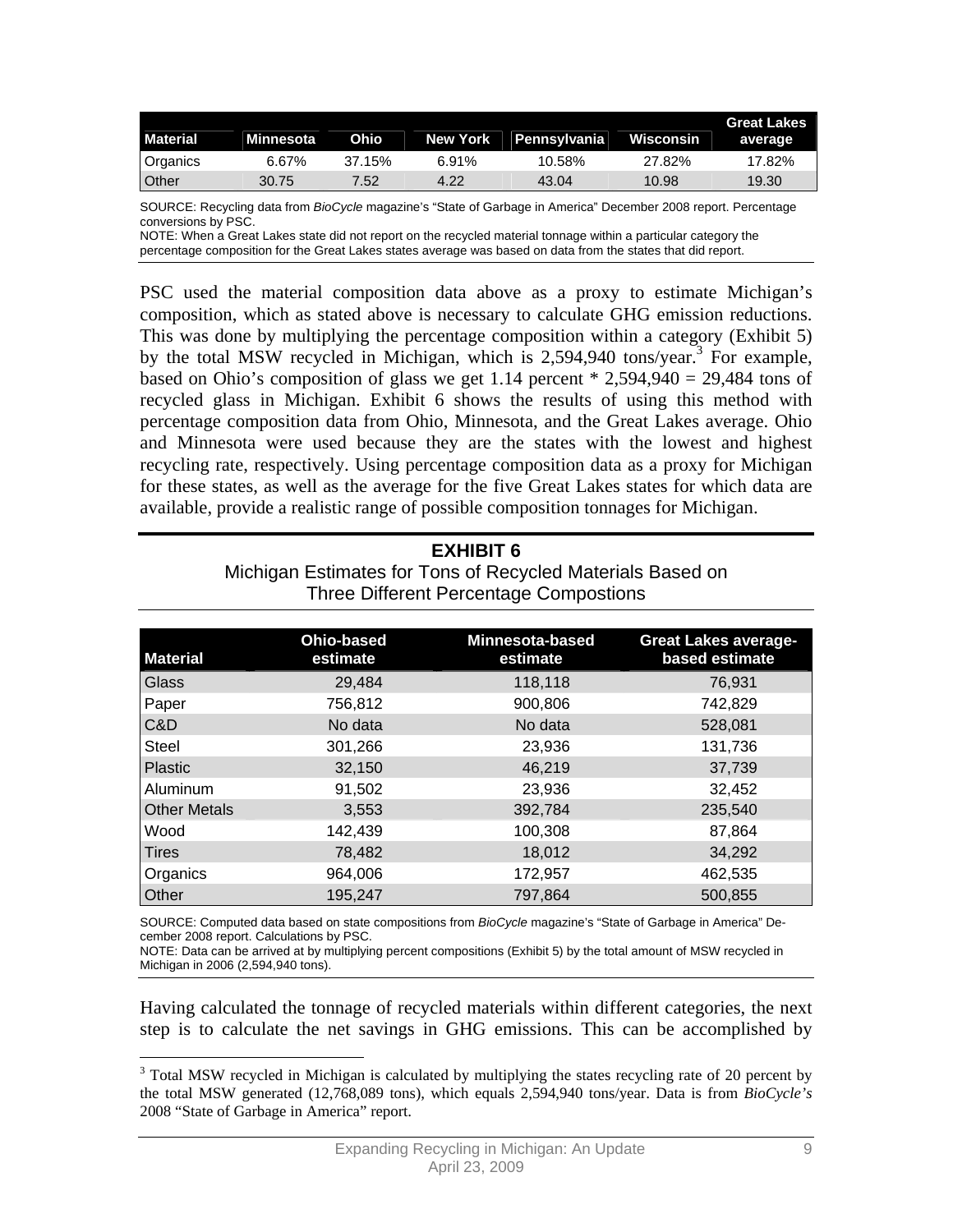multiplying the estimated tons of recycled materials in Michigan (estimates in Exhibit 6) by the assumed net reduction in GHG emissions (Exhibit 4) to determine the total potential net reduction in metric tons of carbon dioxide emissions (Exhibit 7). Recycling paper leads to the greatest volume of savings in GHG emissions. An important observation is the savings in GHG emissions from aluminum. The GHG emission savings of using recycled aluminum is 3.7 MTCE/ton, so even a small amount of recycled aluminum can have a substantial impact on GHG emissions. Using Ohio aluminum composition of 3.53 percent results in an estimated 338,556 metric tons of GHG emission savings in Michigan. Recycling of other metals also contributes to major savings in GHG emissions. It should be noted that even though C&D and organics are recycled their GHG emissions savings is zero. The range of GHG emission savings in Michigan is between 1,434, 412 metric tons and 1,889,925 metric tons of carbon dioxide annually.

### **EXHIBIT 7**

Michigan Estimates for Total Reductions in GHG Emissions from Recycling (MTCE/Ton)\* Based on Estimated Tons of Recycled Materials for Three Different Percentage Compositions

| <b>Material</b>     | <b>Ohio-based estimate</b> | Minnesota-based<br>estimate | <b>Great Lakes average-</b><br>based estimate |
|---------------------|----------------------------|-----------------------------|-----------------------------------------------|
| Glass               | 2,359                      | 9,449                       | 6,154                                         |
| Paper               | 726,539                    | 864,774                     | 713,116                                       |
| C&D                 | 0                          | $\mathbf{O}$                | 0                                             |
| <b>Steel</b>        | 147,620                    | 11,729                      | 64,550                                        |
| Plastic             | 18,004                     | 25,883                      | 21,134                                        |
| Aluminum            | 338,556                    | 88,563                      | 120,071                                       |
| <b>Other Metals</b> | 5,081                      | 561,681                     | 336,823                                       |
| Wood                | 95,434                     | 67,206                      | 58,869                                        |
| <b>Tires</b>        | 39,241                     | 9,006                       | 17,146                                        |
| Organics            | 0                          | 0                           | 0                                             |
| Other               | 61,578                     | 251,634                     | 157,962                                       |
| <b>Total</b>        | 1,434,412                  | 1,889,925                   | 1,495,825                                     |

SOURCE: Computed data based on state compositions from *BioCycle* magazine's "State of Garbage in America" December 2008 report and "Solid Waste Management and Greenhouse Gases: A Life-Cycle Assessment of Emissions and Sinks." 2006. 3rd edition of EPA report. Modified from Exhibit ES-4 data. Page ES-14. Calculations by PSC. \*MTCE/Ton: Metric tons of carbon equivalent per short ton of material. Material tonnages are on an as-managed (wet weight) basis.

A reduction in GHG emissions measured in terms of metric tons of carbon dioxide saved is one possible unit of analysis. This metric of savings (metric tons of carbon dioxide) can also be translated into other measures of savings. By using the total values generated in Exhibit 7 we can use the Greenhouse Gas Equivalencies Calculator<sup>4</sup> (GHGEC) to estimate equivalent metrics of GHG emission savings in Michigan (see Exhibit 8).

 $\overline{a}$ 

<sup>&</sup>lt;sup>4</sup> Greenhouse Gas Equivalencies Calculator. 2009. U.S. Environmental Protection Agency. *http://www.epa.gov/cleanenergy/energy-resources/calculator.html*. Accessed March 27, 2009.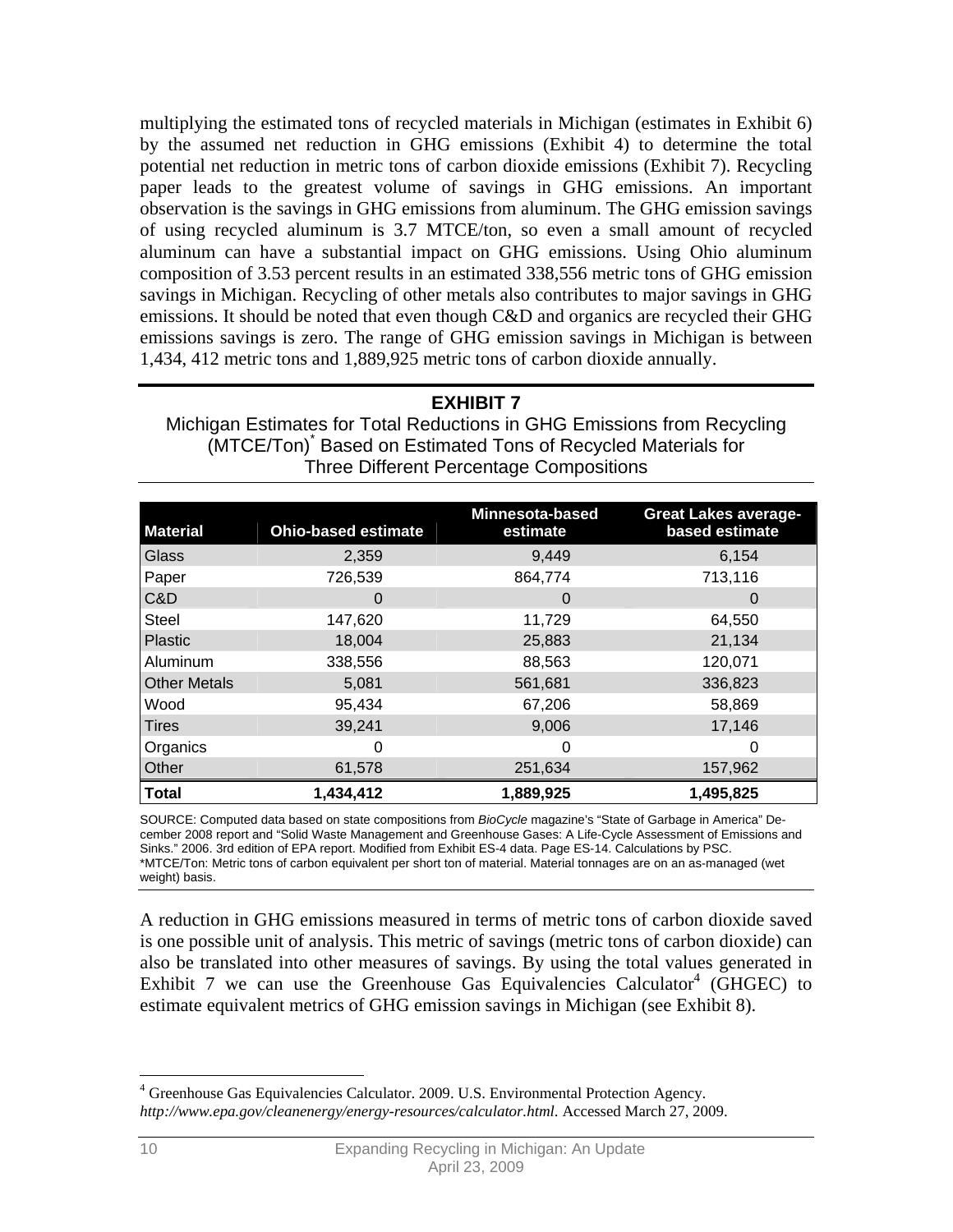## **EXHIBIT 8**

#### Michigan Estimate for Total Reductions in GHG Emissions and Its Equivalencies under Three Different Percentage Compositions

| <b>GHG savings metric</b>                                    | <b>Ohio-based</b><br>estimate | Minnesota-<br>based estimate | <b>Great Lakes</b><br>average-based<br>estimate |
|--------------------------------------------------------------|-------------------------------|------------------------------|-------------------------------------------------|
| Total reduction in metric tons of<br>carbon dioxide          | 1,434,412                     | 1,889,925                    | 1,495,825                                       |
| Fewer passenger vehicles on road                             | 262,713                       | 346,140                      | 273,961                                         |
| Gallons of gasoline saved                                    | 162,816,459                   | 214,520,318                  | 169,787,174                                     |
| Barrels of oil saved                                         | 3,335,844                     | 4,395,172                    | 3,478,663                                       |
| Number of homes powered by<br>electricity savings (per year) | 198,948                       | 262,125                      | 207,465                                         |
| Number of homes with energy<br>demands met (per year)        | 130,520                       | 171.968                      | 136,108                                         |
| Acres of forest preserved from<br>deforestation              | 10,005                        | 13,182                       | 10,433                                          |

SOURCE: Derived by PSC using the GHG Equivalency Calculator. U.S. Environmental Protection Agency. 2009. *http://www.epa.gov/cleanenergy/energy-resources/calculator.html.*

#### *Estimating GHG Emission Reductions for Michigan with Increased Recycling*

If Michigan were to increase its recycling rate to the Great Lakes average, 31 percent, the amount of GHG emission reductions could be even greater. To quantify the increase, PSC used the same method described above. First, PSC used percentage composition data for Ohio, Minnesota, and the Great Lakes average (Exhibit 5) to estimate Michigan's recycling stream composition based on a 31 percent recycling rate (rather than the current 20 percent rate used above to estimate *current* GHG emission reductions). This was done by multiplying the percentage composition within a category (Exhibit 5) by the total MSW recycled in Michigan, which under a 31 percent recycling rate scenario is 3,993,138 tons/year.<sup>5</sup>The results of this calculation are shown in Exhibit 9.

 $\overline{a}$ 

<sup>&</sup>lt;sup>5</sup> Total MSW recycled in Michigan based on the Great Lake's average of 31 percent is calculated by multiplying this recycling rate by the total MSW generated (12,768,089 tons), which equals 3,993,138 tons/year. Data is from *BioCycle's* 2008 "State of Garbage in America" report.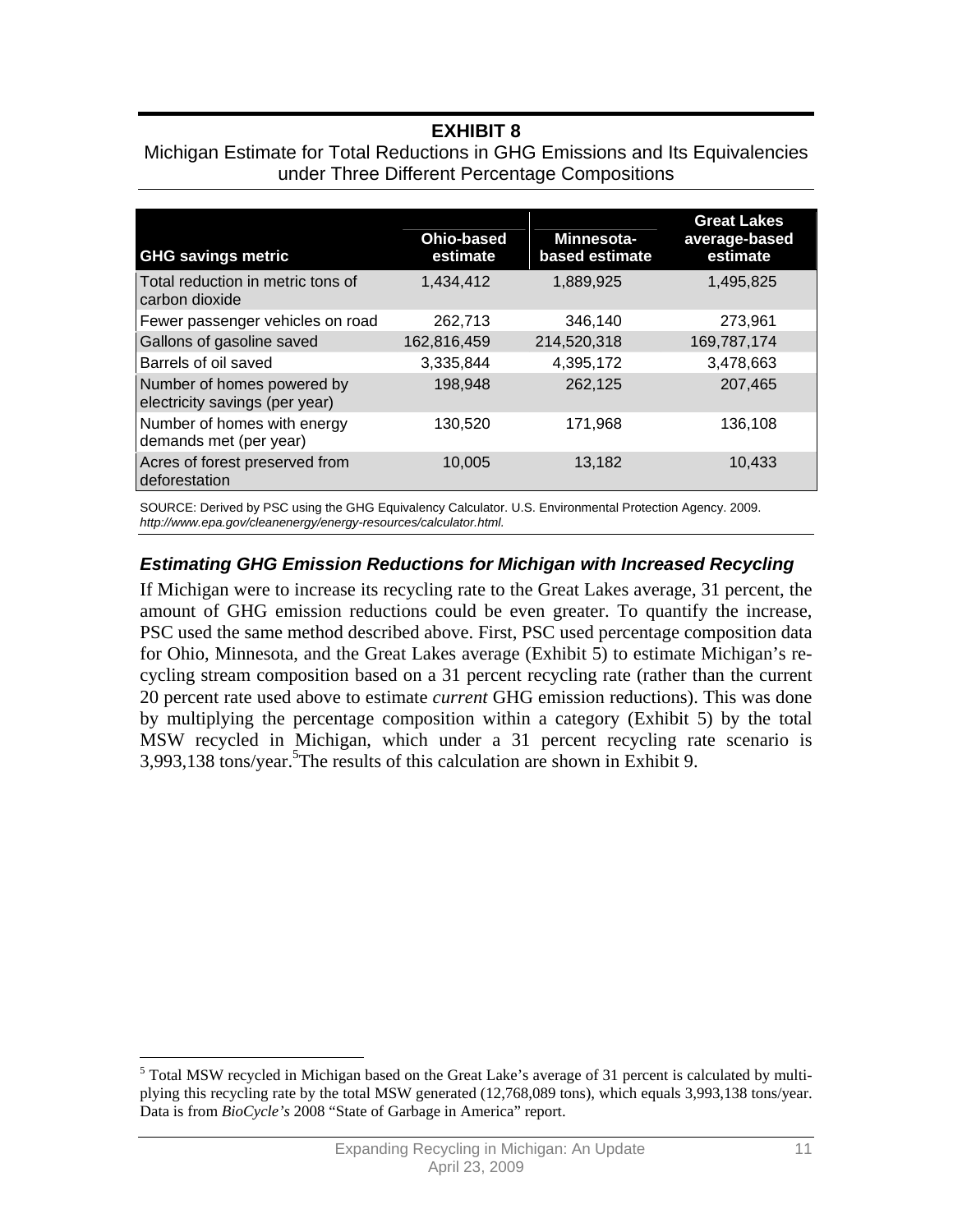## **EXHIBIT 9**

#### Michigan Estimate for Tons of Recycled Materials for Three Different Percentage Compositions at 31 Percent Recycling Rate (Great Lakes Average)

| <b>Material</b>     | <b>Ohio-based estimate</b> | <b>Minnesota-based</b><br>estimate | <b>Great Lakes average-</b><br>based estimate |
|---------------------|----------------------------|------------------------------------|-----------------------------------------------|
| Glass               | 45,371                     | 181,762                            | 118,383                                       |
| Paper               | 1,164,595                  | 1,386,176                          | 1,143,079                                     |
| C&D                 | 0                          | 0                                  | 812,620                                       |
| <b>Steel</b>        | 463,593                    | 36,833                             | 202,717                                       |
| Plastic             | 49,473                     | 71,122                             | 58,074                                        |
| Aluminum            | 140,804                    | 36,833                             | 49,937                                        |
| <b>Other Metals</b> | 5,468                      | 604,423                            | 362,454                                       |
| Wood                | 219,187                    | 154,355                            | 135,206                                       |
| <b>Tires</b>        | 120,769                    | 27,718                             | 52,768                                        |
| Organics            | 1,483,428                  | 266,150                            | 711,757                                       |
| Other               | 300,450                    | 1,227,767                          | 770,724                                       |

SOURCE: Computed data based on state compositions from *BioCycle* magazine's "State of Garbage in America" December 2008 report. Calculations by PSC.

NOTE: Data can be arrived at by multiplying percent compositions (Exhibit 5) by the total amount of estimated MSW recycled in Michigan based on a 31 percent average (3,993,138 tons).

The next step is to multiply the estimated tons of recycled materials in Michigan (estimates in Exhibit 9) by the assumed net reduction in GHG emissions (Exhibit 4) to determine the total potential net reduction in metric tons of carbon dioxide emissions (Exhibit 10) under the increased Great Lakes average recycling rate of 31 percent.

#### **EXHIBIT 10**

Michigan Estimate forTotal Reductions in GHG Emissions from Recycling (MTCE/Ton)\* Based on Estimated Tons of Recycled Materials for Three Different Percentage Compositions at 31 Percent Recycling Rate

| <b>Material</b>     | <b>Ohio-based estimate</b> | <b>Minnesota-based</b><br>estimate | <b>Great Lakes average-</b><br>based estimate |
|---------------------|----------------------------|------------------------------------|-----------------------------------------------|
| <b>Glass</b>        | 3,630                      | 14,541                             | 9,471                                         |
| Paper               | 1,118,011                  | 1,330,729                          | 1,097,356                                     |
| C&D                 | $\Omega$                   | 0                                  | 0                                             |
| <b>Steel</b>        | 227,161                    | 18,048                             | 99,331                                        |
| Plastic             | 27,705                     | 39,828                             | 32,521                                        |
| Aluminum            | 520,976                    | 136,282                            | 184,768                                       |
| <b>Other Metals</b> | 7,819                      | 864,324                            | 518,309                                       |
| Wood                | 146,855                    | 103,418                            | 90,588                                        |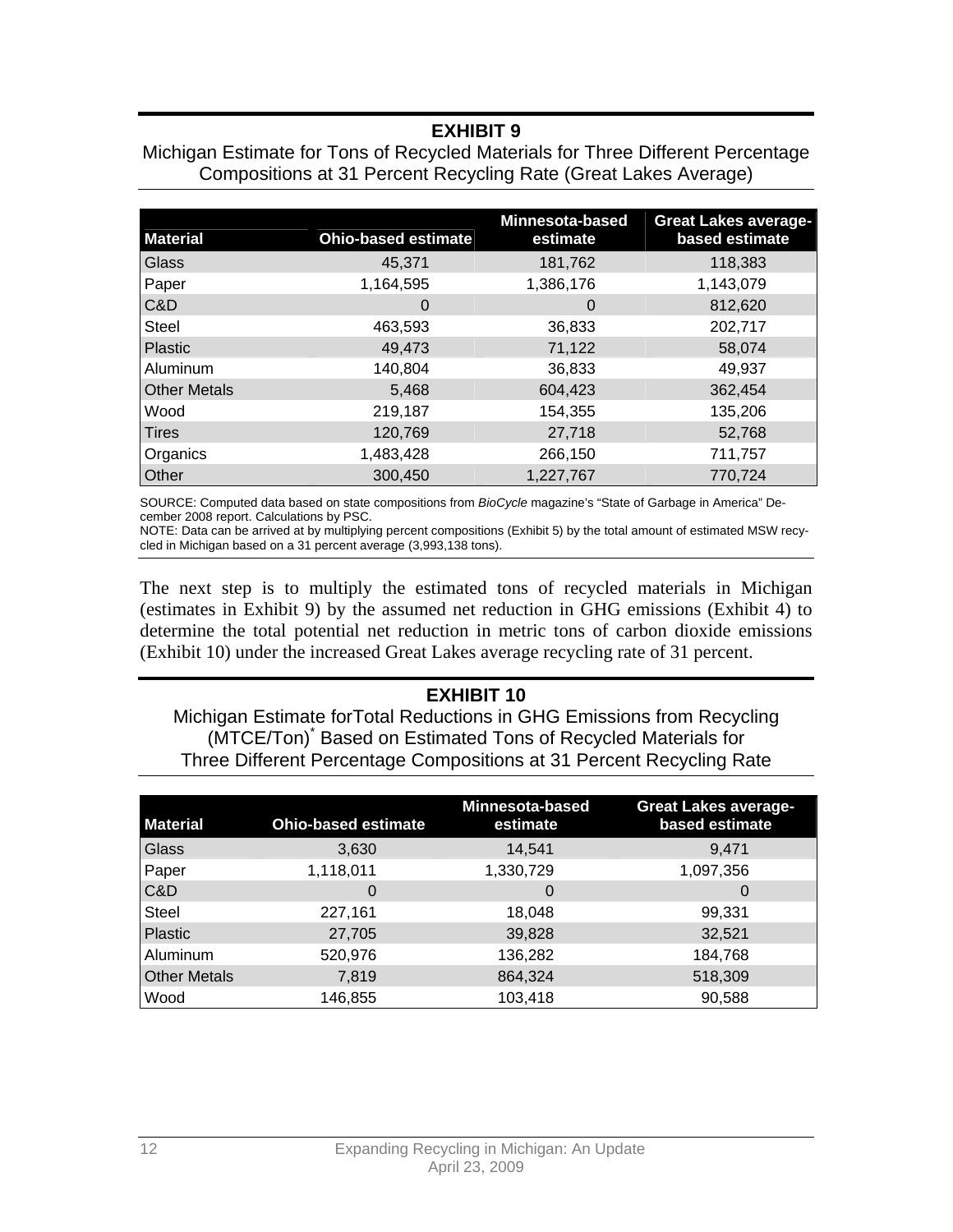| <b>Material</b> | <b>Ohio-based estimate</b> | <b>Minnesota-based</b><br>estimate | <b>Great Lakes average-</b><br>based estimate |
|-----------------|----------------------------|------------------------------------|-----------------------------------------------|
| <b>Tires</b>    | 60,385                     | 13,859                             | 26,384                                        |
| Organics        |                            |                                    |                                               |
| Other           | 94.757                     | 387,219                            | 243,074                                       |
| Total           | 2,207,299                  | 2,908,248                          | 2,301,802                                     |

SOURCE: Computed data based on state compositions from *BioCycle* magazine's "State of Garbage in America" December 2008 report and "Solid Waste Management and Greenhouse Gases: A Life-Cycle Assessment of Emissions and Sinks." 2006. 3rd edition. Calc Tons of Recycled Materials for Three Different Percentage Compositions at 20 Percent Recycling Rate. Calculations by PSC.

\*MTCE/Ton: Metric tons of carbon equivalent per short ton of material. Material tonnages are on an as-managed (wet weight) basis.

Based on the increased recycling rate, PSC used the total values generated in Exhibit 10 to calculate GHG emission savings under other metrics. The three composition totals were used as input values in the GHGEC to estimate equivalent potential reductions in other elements that contribute to GHG emissions (see Exhibit 11).

### **EXHIBIT 11**

Michigan Estimate for Total Reductions in GHG Emissions and its Equivalencies under Three Different Percentage Compositions at 31 Percent Recycling Rate

| <b>GHG savings metric</b>                                    | <b>Ohio-based</b><br>estimate | Minnesota-<br>based estimate | <b>Great Lakes average-</b><br>based estimate |
|--------------------------------------------------------------|-------------------------------|------------------------------|-----------------------------------------------|
| Total Reduction in metric tons of<br>carbon dioxide          | 2,207,299                     | 2,908,248                    | 2,301,802                                     |
| Fewer passenger vehicles on road                             | 404,267                       | 532,646                      | 421,575                                       |
| Gallons of gasoline saved                                    | 250,544,722                   | 330.107.605                  | 261,271,510                                   |
| Barrels of oil saved                                         | 5,133,253                     | 6,763,367                    | 5,353,028                                     |
| Number of homes powered by<br>electricity savings (per year) | 306,144                       | 403,363                      | 319,251                                       |
| Number of homes with energy<br>demands met (per year)        | 200,846                       | 264.627                      | 209.445                                       |
| Acres of forest preserved from<br>deforestation              | 15,396                        | 20,285                       | 16,055                                        |

SOURCE: Derived by PSC using the GHG Equivalency Calculator. U.S. Environmental Protection Agency. 2009. *http://www.epa.gov/cleanenergy/energy-resources/calculator.html*.

Having calculated the total reductions in GHG emissions under a 20 percent and 31 percent recycling rate we can determine the savings in GHG emissions that would be realized by the increased recycling rate. This is accomplished by subtracting total savings in GHG emissions at a 20 percent recycling rate from total savings in GHG emissions at a 31 percent recycling rate (Exhibit 12). Increasing the recycling rate from the current Michigan rate of 20 percent to the Great Lakes states average of 31 percent is estimated to decrease annual carbon dioxide emissions by at least 772,886 metric tons and up to 1,018,324 metric tons. This is equivalent to at least 141,554 fewer cars on the road, over 87 million gallons of annual gasoline savings, electricity savings to power more than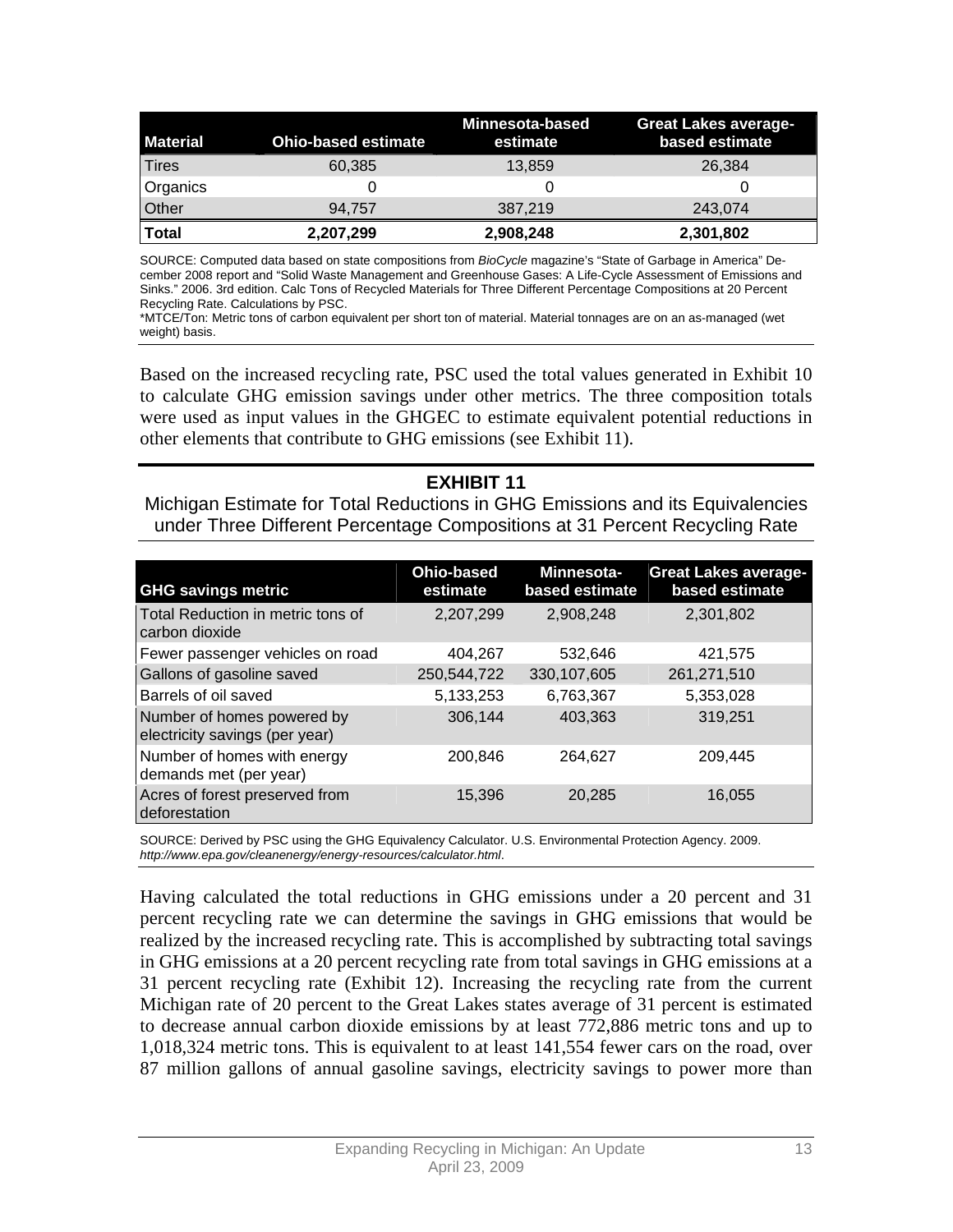100,000 homes, energy savings to meet the energy demands for more than 70,000 homes, or more than 5,000 acres of forest preserved from deforestation.

#### **EXHIBIT 12**

Michigan Estimate for GHG Emission Reductions and Its Equivalencies if Michigan's Recycling Rate Increased from 20 Percent to 31 Percent, under Three Different Compositions

| <b>GHG</b> savings metric                                                             | Ohio-based es-<br>timate | Minnesota-<br>based estimate | <b>Great Lakes aver-</b><br>age-based estimate |
|---------------------------------------------------------------------------------------|--------------------------|------------------------------|------------------------------------------------|
| Difference between a 31% and<br>20% recycling rate (metric tons of<br>carbon dioxide) | 772,886                  | 1,018,324                    | 805,977                                        |
| Fewer passenger vehicles on road                                                      | 141,554                  | 186,506                      | 147,614                                        |
| Gallons of gasoline saved                                                             | 87,728,263               | 115,587,287                  | 91,484,336                                     |
| Barrels of oil saved                                                                  | 1,797,409                | 2,368,195                    | 1,874,365                                      |
| Number of homes powered by<br>electricity savings (per year)                          | 107,196                  | 141,238                      | 111,786                                        |
| Number of homes with energy<br>demands met (per year)                                 | 70,326                   | 92.659                       | 73,337                                         |
| Acres of forest preserved from<br>deforestation                                       | 5,391                    | 7,103                        | 5,622                                          |

SOURCE: Derived by PSC using the GHG Equivalency Calculator. U.S. Environmental Protection Agency. 2009. *http://www.epa.gov/cleanenergy/energy-resources/calculator.html*.

#### *Summary of Results and Discussion*

An increase in the recycling rate by 1 percent leads to approximately 70,000 metric tons of carbon dioxide (equivalent to eight million gallons of gasoline) being prevented from reaching the earth's atmosphere.PSC estimates that recycling in Michigan currently leads to annual reductions of at least 1,434,412 metric tons of carbon dioxide. This reduction in GHG emissions is equivalent to more than 260,000 fewer passenger vehicles on the road, more than 160 million gallons of gasoline saved, annual electricity savings to power almost 200,000 homes, annual energy savings to meet the demands of more than 130,000 homes, or more than 10,000 acres of forest preserved from deforestation. The implications of setting higher targets for recycling rates are energy independence and protecting national security interests by increasing reliance on internal production. It is not unreasonable to state that what is good for recycling is good for America.

Increasing the recycling rate from the current Michigan rate of 20 percent to the Great Lakes states average of 31 percent is estimated to decrease annual carbon dioxide emissions by at least 772,886 metric tons and up to 1,018,324 metric tons. This is equivalent to at least 141,554 fewer cars on the road, over 87 million gallons of annual gasoline savings, electricity savings to power more than 100,000 homes, energy savings to meet the energy demands for more than 70,000 homes, or more than 5,000 acres of forest preserved from deforestation.

If Michigan were to increase its recycling rate to the Great Lakes average of 31 percent, estimated annual reductions in carbon dioxide would be at least 2,207,299 metric tons.